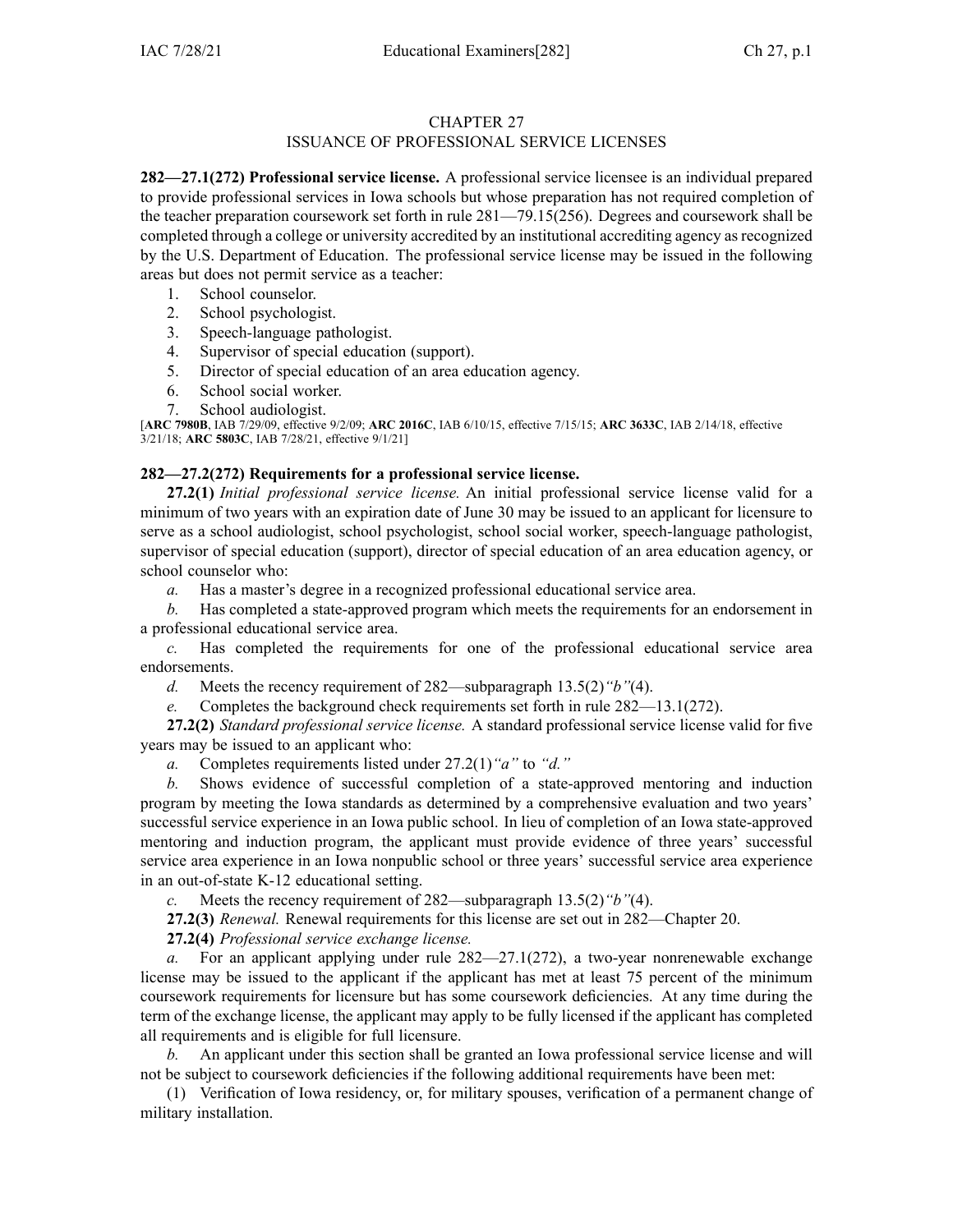(2) Valid or expired equivalent license in good standing from another state without pending disciplinary action, valid for <sup>a</sup> minimum of one year, exclusive of <sup>a</sup> temporary, emergency or substitute license or certificate. Endorsements shall be granted based on comparable Iowa endorsements, and endorsement requirements may be waived in order to gran<sup>t</sup> the most comparable endorsement.

**27.2(5)** *Class G license.* A nonrenewable Class G license valid for one year may be issued to an individual who must complete <sup>a</sup> school counseling practicum or internship in an approved program in preparation for the professional school counselor endorsement. The Class G license may be issued under the following limited conditions:

*a.* Verification of <sup>a</sup> baccalaureate degree.

*b.* Verification from the institution that the individual is admitted and enrolled in <sup>a</sup> school counseling program.

*c.* Verification that the individual has completed the coursework and competencies required prior to the practicum or internship.

*d.* Written documentation of the requirements listed in paragraphs [27.2\(5\)](https://www.legis.iowa.gov/docs/iac/rule/282.27.2.pdf)*"a"* to *"c,"* provided by the official at the institution where the individual is completing the approved school counseling program and forwarded to the Iowa board of educational examiners with the application form for licensure. [**ARC [7980B](https://www.legis.iowa.gov/docs/aco/arc/7980B.pdf)**, IAB 7/29/09, effective 9/2/09; **ARC [2016C](https://www.legis.iowa.gov/docs/aco/arc/2016C.pdf)**, IAB 6/10/15, effective 7/15/15; **ARC [2230C](https://www.legis.iowa.gov/docs/aco/arc/2230C.pdf)**, IAB 11/11/15, effective 12/16/15; **ARC [3979C](https://www.legis.iowa.gov/docs/aco/arc/3979C.pdf)**, IAB 8/29/18, effective 10/3/18; **ARC [5321C](https://www.legis.iowa.gov/docs/aco/arc/5321C.pdf)**, IAB 12/16/20, effective 1/20/21; **ARC [5803C](https://www.legis.iowa.gov/docs/aco/arc/5803C.pdf)**, IAB 7/28/21, effective 9/1/21]

## **282—27.3(272) Specific requirements for professional service license endorsements.**

**27.3(1)** *Elementary professional school counselor.*

*Authorization*. The holder of this endorsement has not completed the teacher preparation coursework set forth in rule [281—79.15](https://www.legis.iowa.gov/docs/iac/rule/281.79.15.pdf)(256) but is authorized to serve as <sup>a</sup> professional school counselor in kindergarten and grades one through eight.

*b. Program requirements.*

- (1) Master's degree from an accredited institution of higher education.
- (2) Completion of an approved human relations component.
- (3) Completion of an approved exceptional learner component.

*c. Content.* Completion of <sup>a</sup> sequence of courses and experiences which may have been <sup>a</sup> par<sup>t</sup> of, or in addition to, the degree requirements to include:

(1) The competencies listed in [282—subparagraphs](https://www.legis.iowa.gov/docs/iac/rule/282.13.28.pdf) 13.28(26)*"c"*(1) to (11).

(2) The teaching and counseling practicum. The candidate will complete <sup>a</sup> preservice supervised practicum and an internship that meet the requirements set forth in [282—subparagraph](https://www.legis.iowa.gov/docs/iac/rule/282.13.28.pdf) [13.28\(26\)](https://www.legis.iowa.gov/docs/iac/rule/282.13.28.pdf)*"c"*(12).

**27.3(2)** *Secondary professional school counselor.*

*a. Authorization.* The holder of this endorsement has not completed the teacher preparation coursework set forth in rule [281—79.15](https://www.legis.iowa.gov/docs/iac/rule/281.79.15.pdf)(256) but is authorized to serve as <sup>a</sup> professional school counselor in grades five through twelve.

*b. Program requirements.*

(1) Master's degree from an accredited institution of higher education.

- (2) Completion of an approved human relations component.
- (3) Completion of an approved exceptional learner component.

*c. Content.* Completion of <sup>a</sup> sequence of courses and experiences which may have been <sup>a</sup> par<sup>t</sup> of, or in addition to, the degree requirements to include:

(1) The competencies listed in [282—subparagraphs](https://www.legis.iowa.gov/docs/iac/rule/282.13.28.pdf) 13.28(26)*"c"*(1) to (11).

(2) The teaching and counseling practicum. The candidate will complete <sup>a</sup> preservice supervised practicum and an internship that meet the requirements set forth in [282—subparagraph](https://www.legis.iowa.gov/docs/iac/rule/282.13.28.pdf) [13.28\(26\)](https://www.legis.iowa.gov/docs/iac/rule/282.13.28.pdf)*"c"*(12).

**27.3(3)** *School psychologist.*

*Authorization.* The holder of this endorsement is authorized to serve as a school psychologist with pupils from birth to age 21 (and to <sup>a</sup> maximum allowable age in accordance with Iowa Code section [256B.8](https://www.legis.iowa.gov/docs/ico/section/256B.8.pdf)).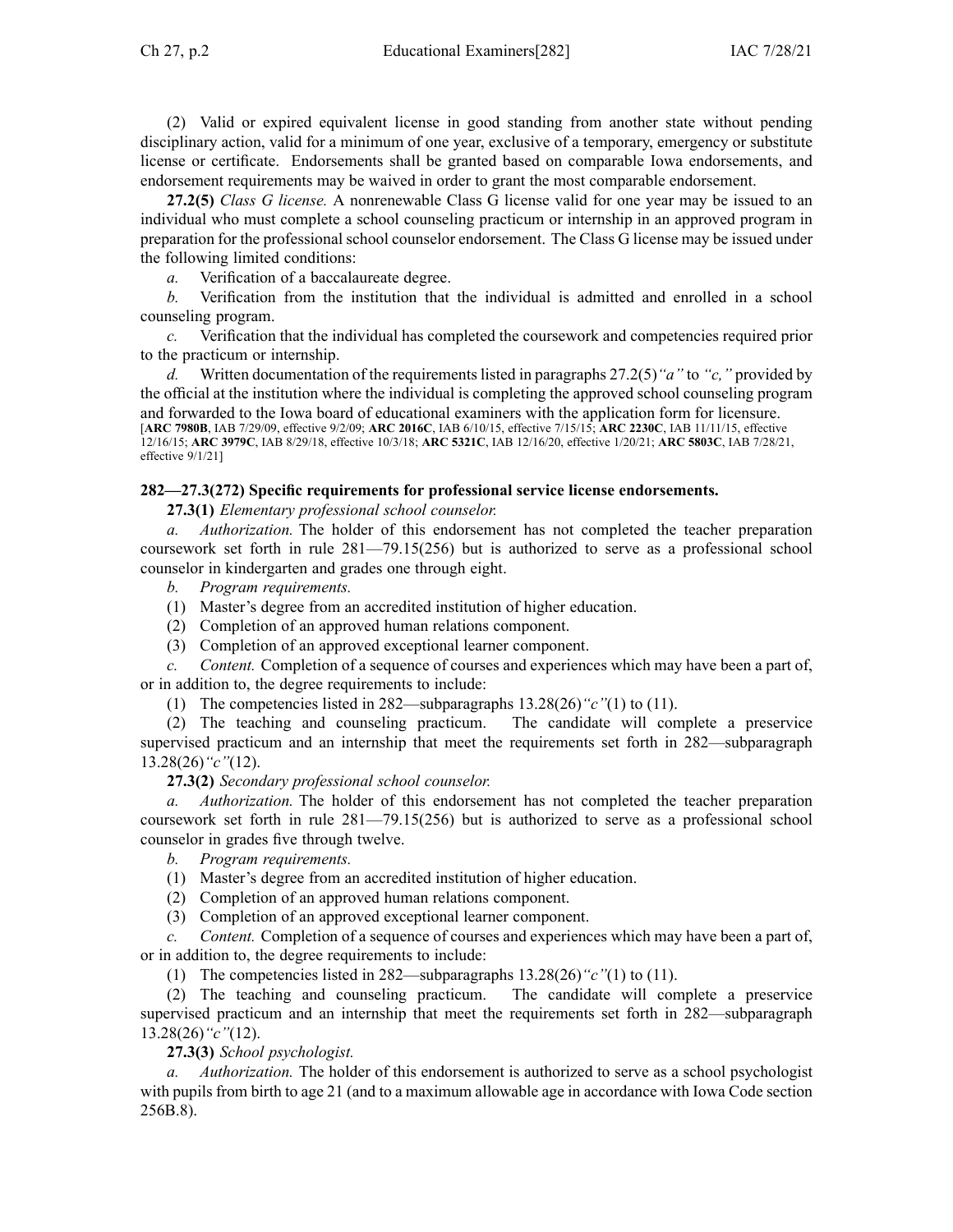# *b. Program requirements.*

(1) An applicant shall have completed <sup>a</sup> program of graduate study that is currently approved (or that was approved at the time of graduation) by the National Association of School Psychologists or the American Psychological Association, or be certified as <sup>a</sup> Nationally Certified School Psychologist by the National Association of School Psychologists, in preparation for service as <sup>a</sup> school psychologist through one of the following options:

1. Completion of <sup>a</sup> master's degree with sufficient graduate semester hours beyond <sup>a</sup> baccalaureate degree to total 60; or

2. Completion of <sup>a</sup> specialist's degree of at least 60 graduate semester hours with or without completion of <sup>a</sup> terminal master's degree program; or

3. Completion of <sup>a</sup> doctoral degree program of at least 60 graduate semester hours with or without completion of <sup>a</sup> terminal master's degree program or specialist's degree program.

(2) The program shall include an approved human relations component.

(3) The program must include preparation that contributes to the education of students with disabilities and students who are gifted and talented.

*c. School psychologist one-year Class A license.*

(1) Requirements for <sup>a</sup> one-year Class A license. A nonrenewable Class A license valid for one year may be issued to an individual who must complete an internship or thesis as an aspec<sup>t</sup> of an approved program in preparation for the school psychologist endorsement. The one-year Class A license may be issued under the following limited conditions:

1. Verification from the institution that the internship or thesis is <sup>a</sup> requirement for successful completion of the program.

2. Verification that the employment situation will be satisfactory for the internship experience.

3. Verification from the institution of the length of the approved and planned internship or the anticipated completion date of the thesis.

4. Verification of the evaluation processes for successful completion of the internship or thesis.

5. Verification that the internship or thesis is the only requirement remaining for successful completion of the approved program.

(2) Written documentation of the above requirements must be provided by the official at the institution where the individual is completing the approved school psychologist program and forwarded to the board of educational examiners with the application form for licensure.

**27.3(4)** *Speech-language pathologist.* A person who meets the requirements set forth below may be issued an endorsement. Alternatively, a person may meet the requirements for a statement of professional recognition (SPR) issued by the board of educational examiners in this area as set forth in [282—Chapter](https://www.legis.iowa.gov/docs/iac/chapter/282.16.pdf) [16](https://www.legis.iowa.gov/docs/iac/chapter/282.16.pdf).

*a. Authorization.* The holder of this endorsement is authorized to serve as <sup>a</sup> speech-language pathologist to pupils from birth to age 21 (and to <sup>a</sup> maximum allowable age in accordance with Iowa Code section [256B.8\)](https://www.legis.iowa.gov/docs/ico/section/256B.8.pdf).

*b. Program requirements.*

(1) An applicant must hold <sup>a</sup> master's degree in speech pathology.

(2) Content. An applicant must have completed the requirements in speech pathology and in the professional education sequence, i.e., 20 semester hoursincluding student teaching/internship as <sup>a</sup> school speech-language pathologist. Courses in the following areas may be recognized for fulfilling the 20-hour sequence:

1. Curriculum courses (e.g., reading, methods, curriculum development).

2. Foundations (e.g., philosophy of education, foundations of education).

3. Educational measurements (e.g., school finance, tests and measurements, measures and evaluation of instruction).

4. Educational psychology (e.g., educational psychology, educational psychology measures, principles of behavior modification).

5. Courses in special education (e.g., introduction to special education, learning disabilities).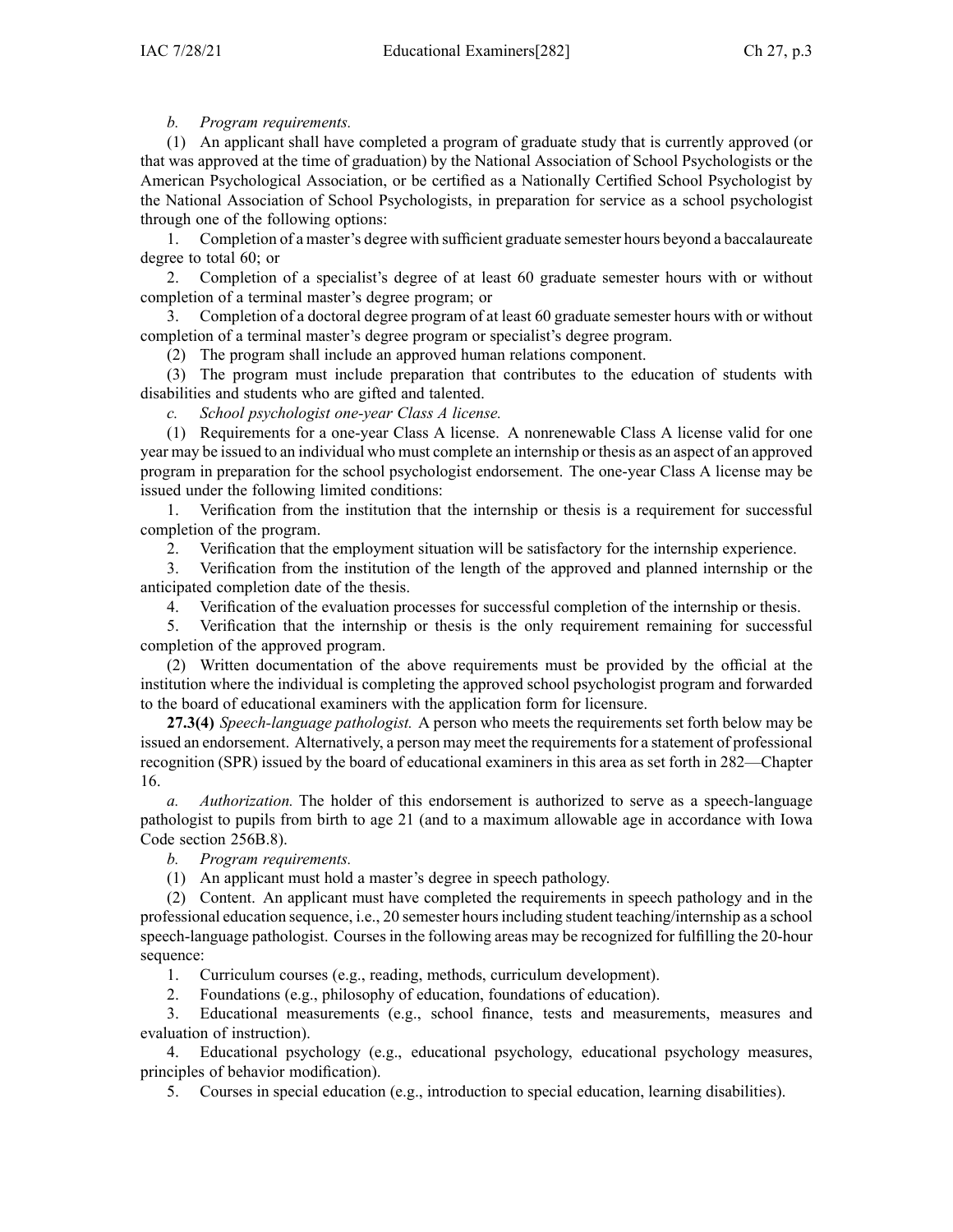6. Child development courses (e.g., human growth and development, principles and theories of child development, history and theories of early childhood education).

NOTE: General education courses (e.g., introduction to psychology, sociology, history, literature, humanities) will not be credited toward fulfillment of the required 20 hours.

(3) The applicant must complete an approved human relations component.

(4) The program must include preparation that contributes to the education of individuals with disabilities and the gifted and talented.

**27.3(5)** *Professional service administrator.*

*a. Authorization.* The holder of this endorsement is authorized to serve as <sup>a</sup> supervisor of special education suppor<sup>t</sup> programs. However, an individual holding <sup>a</sup> statement of professional recognition is not eligible for the professional service administrator endorsement.

*b. Program requirements.*

 $(1)$  An applicant must hold a master's degree in preparation for school psychology, speech/language pathology, audiology (or education of students who are deaf or hard of hearing), or social work.

(2) Content. The program shall include <sup>a</sup> minimum of 16 graduate semester hours to specifically include the following:

1. Consultation process in special or regular education.

- 2. Current issues in special education administration including school law/special education law.
- 3. Program evaluation.
- 4. Educational leadership.
- 5. Administration and supervision of special education.

6. Practicum: Special education administration. NOTE: This requirement may be waived based on two years of experience as <sup>a</sup> special education administrator.

- 7. School personnel administration.
- 8. Evaluator approval component.
- *c. Other.* The applicant must:

(1) Have four years of suppor<sup>t</sup> service in <sup>a</sup> school setting with special education students in the specific discipline area desired.

(2) Meet the practitioner licensure requirements of one of the following endorsements:

- 1. School audiologist (or deaf or hard of hearing at K-8 and 5-12).
- 2. School psychologist.
- 3. School social worker.

4. Speech-language pathologist.

**27.3(6)** *Director of special education of an area education agency.*

*a. Authorization.* The holder of this endorsement is authorized to serve as <sup>a</sup> director of special education of an area education agency. Assistant directors are also required to hold this endorsement. However, an individual holding <sup>a</sup> statement of professional recognition is not eligible for the director of special education of an area education agency endorsement.

*b. Program requirements.*

(1) Degree—specialist or its equivalent. An applicant must hold <sup>a</sup> master's degree plus at least 32 semester hours of planned graduate study in administration or special education beyond the master's degree.

- (2) Endorsement. An applicant must hold or meet the requirements for one of the following:
- 1. PK-12 principal and PK-12 supervisor of special education (see rule 282—18.9(272));
- 2. Supervisor of special education—instructional (see rule 282—15.5(272));
- 3. Professional service administrator (see subrule 27.3(5)); or
- 4. A letter of authorization for special education supervisor issued prior to October 1, 1988.
- (3) Content. An applicant must have completed <sup>a</sup> sequence of courses and experiences which may

have been par<sup>t</sup> of, or in addition to, the degree requirements to include the following: 1. Knowledge of federal, state and local fiscal policies related to education.

2. Knowledge of school plant/facility planning.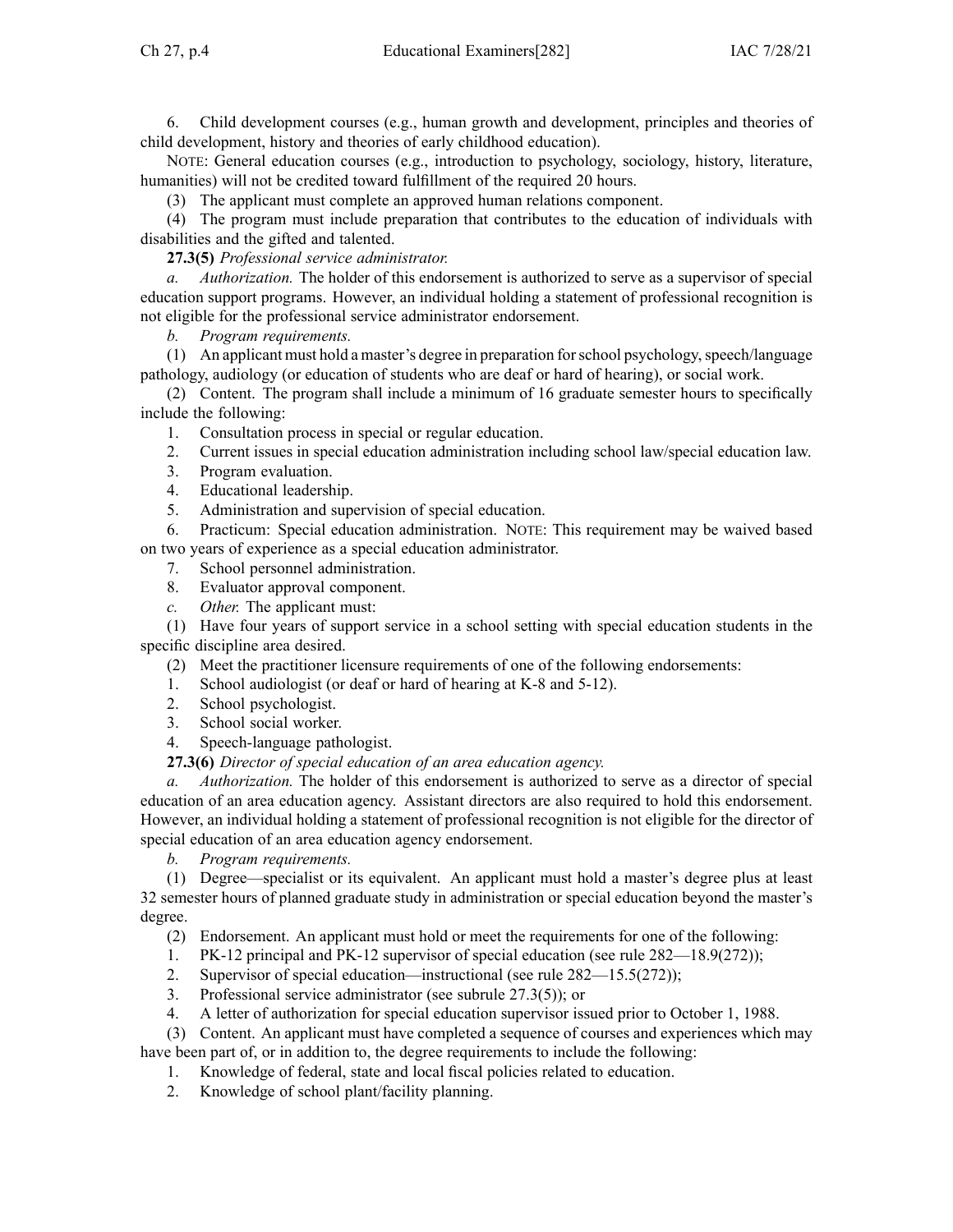3. Knowledge of human resources management, including recruitment, personnel assistance and development, evaluations, and negotiations.

4. Knowledge of models, theories and philosophies that provide the basis for educational systems.

5. Knowledge of current issues in special education.

6. Knowledge of special education school law and legislative and public policy issues affecting children and families.

7. Knowledge of the powers and duties of the director of special education of an area education agency as delineated in Iowa Code section [273.5](https://www.legis.iowa.gov/docs/ico/section/273.5.pdf).

8. Practicum in administration and supervision of special education programs.

(4) Experience. An applicant must have three years of administrative experience as <sup>a</sup> PK-12 principal or PK-12 supervisor of special education.

(5) Competencies. Through completion of <sup>a</sup> sequence of courses and experiences which may have been par<sup>t</sup> of, or in addition to, the degree requirements, the director of special education accomplishes the following:

1. Facilitates the development, articulation, implementation and stewardship of <sup>a</sup> vision of learning that is shared and supported by the school community.

2. Advocates, nurtures and sustains <sup>a</sup> school culture and instructional program conducive to student learning and staff professional growth.

3. Ensures managemen<sup>t</sup> of the organization, operations and resources for <sup>a</sup> safe, efficient and effective learning environment.

4. Collaborates with educational staff, families and community members; responds to diverse community interests and needs; and mobilizes community resources.

5. Acts with integrity and fairness and in an ethical manner.

6. Understands, responds to, and influences the larger political, social, economic, legal, and cultural context.

7. Collaborates and assists in supporting integrated work of the entire agency.

*c. Other.*

(1) Option 1: Instructional. An applicant must meet the requirements for one special education teaching endorsement and have three years of teaching experience in special education.

(2) Option 2: Support. An applicant must meet the practitioner licensure requirements for one of the following endorsements and have three years of experience as a:

- 1. School audiologist;
- 2. School psychologist;
- 3. School social worker; or
- 4. Speech-language pathologist.

**27.3(7)** *School social worker.* A person who meets the requirements set forth below may be issued an endorsement. Alternatively, <sup>a</sup> person may meet the requirements for <sup>a</sup> statement of professional recognition (SPR) issued by the board of educational examiners in this area as set forth in [282—Chapter](https://www.legis.iowa.gov/docs/iac/chapter/282.16.pdf) [16](https://www.legis.iowa.gov/docs/iac/chapter/282.16.pdf).

*a. Authorization.* An individual who meets the requirements of [282—subrule](https://www.legis.iowa.gov/docs/iac/rule/282.16.6.pdf) 16.6(2) is authorized to serve as <sup>a</sup> school social worker to pupils from birth to age 21 (and to <sup>a</sup> maximum allowable age in accordance with Iowa Code section [256B.8](https://www.legis.iowa.gov/docs/ico/section/256B.8.pdf)).

*b. Endorsement requirements.* An applicant must hold <sup>a</sup> master's degree in social work from an accredited school of social work to include <sup>a</sup> minimum of 20 semester hours of coursework (including practicum experience) which demonstrates skills, knowledge, and competencies in the following areas:

- (1) Social work.
- 1. Assessment (e.g., social, emotional, behavioral, and familial).
- 2. Intervention (e.g., individual, group, and family counseling).

3. Related studies (e.g., community resource coordination, multidiscipline teaming, organizational behavior, and research).

(2) Education.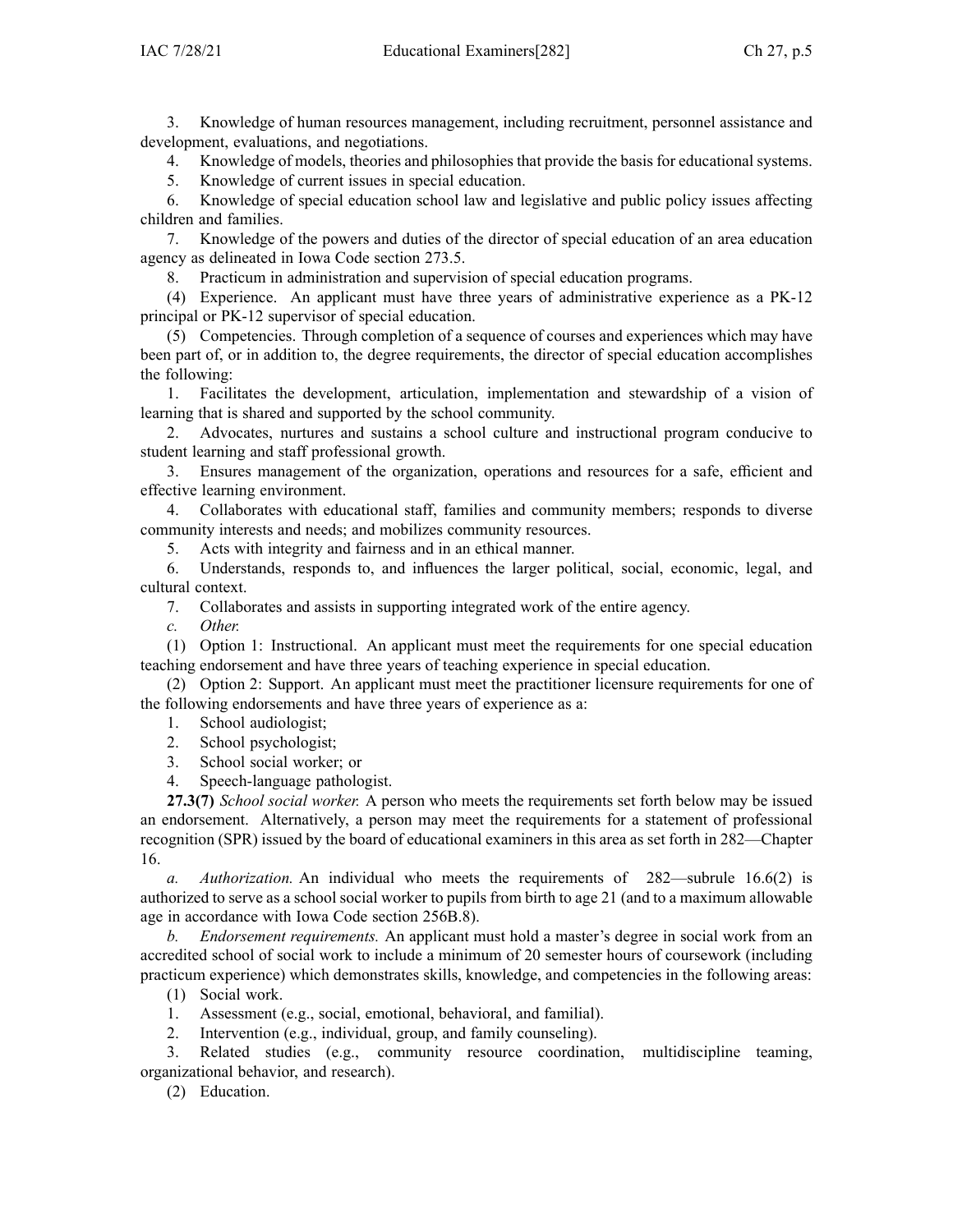1. General education (e.g., school law, foundations of education, methods, psychoeducational measurement, behavior management, child development).

2. Special education (e.g., exceptional children, psychoeducational measurement, behavior management, special education regulations, counseling school-age children).

(3) Practicum experience. A practicum experience in <sup>a</sup> school setting under the supervision of an experienced school social work practitioner is required. The practicum shall include experiences that lead to the development of professional identity and the disciplined use of self. These experiences will include: assessment, direct services to children and families, consultation, staffing, community liaison and documentation. If <sup>a</sup> person has served two years as <sup>a</sup> school social worker, the practicum experience can be waived.

(4) Completion of an approved human relations componen<sup>t</sup> is required.

(5) The program must include preparation that contributes to the education of students with disabilities and students who are gifted and talented.

**27.3(8)** *School audiologist.* A person who meets the requirements set forth below may be issued an endorsement. Alternatively, <sup>a</sup> person may meet the requirements for <sup>a</sup> statement of professional recognition (SPR) issued by the board of educational examiners in this area as set forth in [282—Chapter](https://www.legis.iowa.gov/docs/iac/chapter/282.16.pdf) [16](https://www.legis.iowa.gov/docs/iac/chapter/282.16.pdf).

*a. Authorization.* The holder of this endorsement is authorized to serve as <sup>a</sup> school audiologist to pupils from birth to age 21 who are deaf or hard of hearing (and to <sup>a</sup> maximum allowable age in accordance with Iowa Code section [256B.8](https://www.legis.iowa.gov/docs/ico/section/256B.8.pdf)).

*b. Program requirements.*

(1) An applicant must hold <sup>a</sup> master's degree in audiology.

(2) Content. An applicant must complete the requirements in audiology and in the professional education sequence, i.e., 20 semester hours including student teaching/internship as <sup>a</sup> school audiologist. Courses in the following areas may be recognized for fulfilling the 20-hour sequence:

1. Curriculum courses (e.g., reading, methods, curriculum development).

2. Foundations (e.g., philosophy of education, foundations of education).

3. Educational measurements (e.g., school finance, tests and measurements, measures and evaluation of instruction).

4. Educational psychology (e.g., educational psychology, educational psychology measures, principles of behavior modification).

5. Courses in special education (e.g., introduction to special education, learning disabilities).

6. Child development courses (e.g., human growth and development, principles and theories of child development, history of early childhood education).

NOTE: General education courses (e.g., introduction to psychology, sociology, history, literature, humanities) will not be credited toward fulfillment of the required 20 hours.

(3) An applicant must complete an approved human relations component.

(4) The program must include preparation that contributes to the education of individuals with disabilities and the gifted and talented.

[**ARC [7980B](https://www.legis.iowa.gov/docs/aco/arc/7980B.pdf)**, IAB 7/29/09, effective 9/2/09; **ARC [9074B](https://www.legis.iowa.gov/docs/aco/arc/9074B.pdf)**, IAB 9/8/10, effective 10/13/10; **ARC [9076B](https://www.legis.iowa.gov/docs/aco/arc/9076B.pdf)**, IAB 9/8/10, effective 10/13/10; **ARC [1328C](https://www.legis.iowa.gov/docs/aco/arc/1328C.pdf)**, IAB 2/19/14, effective 3/26/14; **ARC [2016C](https://www.legis.iowa.gov/docs/aco/arc/2016C.pdf)**, IAB 6/10/15, effective 7/15/15; **ARC [2397C](https://www.legis.iowa.gov/docs/aco/arc/2397C.pdf)**, IAB 2/17/16, effective 3/23/16; **ARC [5322C](https://www.legis.iowa.gov/docs/aco/arc/5322C.pdf)**, IAB 12/16/20, effective 1/20/21; **ARC [5802C](https://www.legis.iowa.gov/docs/aco/arc/5802C.pdf)**, IAB 7/28/21, effective 9/1/21]

# **282—27.4(272) Specific renewal requirements for the initial professional service license.**

**27.4(1)** In addition to the provisions set forth in this rule, an applicant must meet the general requirements set forth under rule [282—20.3](https://www.legis.iowa.gov/docs/iac/rule/282.20.3.pdf)(272).

**27.4(2)** If <sup>a</sup> person meets all requirements for the standard professional service license excep<sup>t</sup> for the requirements in paragraph [27.2\(2\)](https://www.legis.iowa.gov/docs/iac/rule/282.27.2.pdf)*"b,"* the initial professional service license may be renewed upon written request. A second renewal may be granted if the holder of the initial license has not met the requirements in paragraph [27.2\(2\)](https://www.legis.iowa.gov/docs/iac/rule/282.27.2.pdf)*"b"* and if the license holder can provide evidence of employment which will be acceptable for the experience requirement.

[**ARC [8609B](https://www.legis.iowa.gov/docs/aco/arc/8609B.pdf)**, IAB 3/10/10, effective 4/14/10]